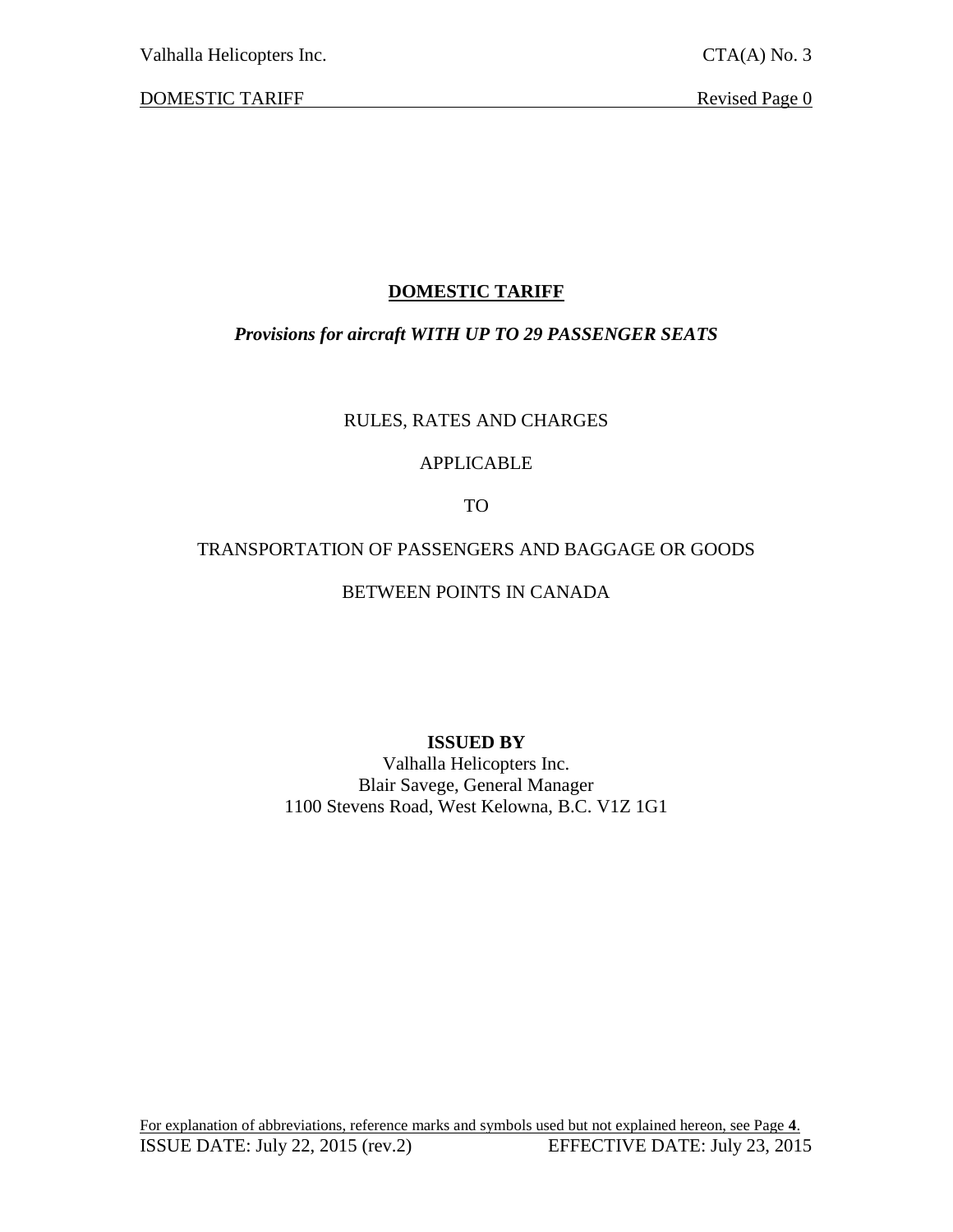# DOMESTIC TARIFF Revised Page 2

#### **CHECK SHEET**

Original and revised pages as named below, contain all changes from the original tariff, effective as of the date shown thereon:

| Page           | <b>Number</b> | Page          | <b>Number</b> |
|----------------|---------------|---------------|---------------|
| <b>Number</b>  | of Revision   | <b>Number</b> | of Revision   |
| 1              | #2 July 2/14  | 11            | Original      |
| $\overline{2}$ | #3 July 17/18 | 12            | Original      |
| 3              | #3 July 17/18 | 13            | Original      |
| $\overline{4}$ | Original      | 14            | #3 July 17/18 |
| 5              | Original      | 15            | #1 July 22/15 |
| 6              | #3 July 17/18 | 16            | #1 July 22/15 |
| 7              | #1 July 22/15 | 17            | #3 July 17/18 |
| 8              | Original      | 18            | Original      |
| 9              | #1 July 22/15 | 19            | #3 July 17/18 |
| 10             | Original      | 20            | Original      |
|                |               | 21            | Original      |
|                |               | 22            | Original      |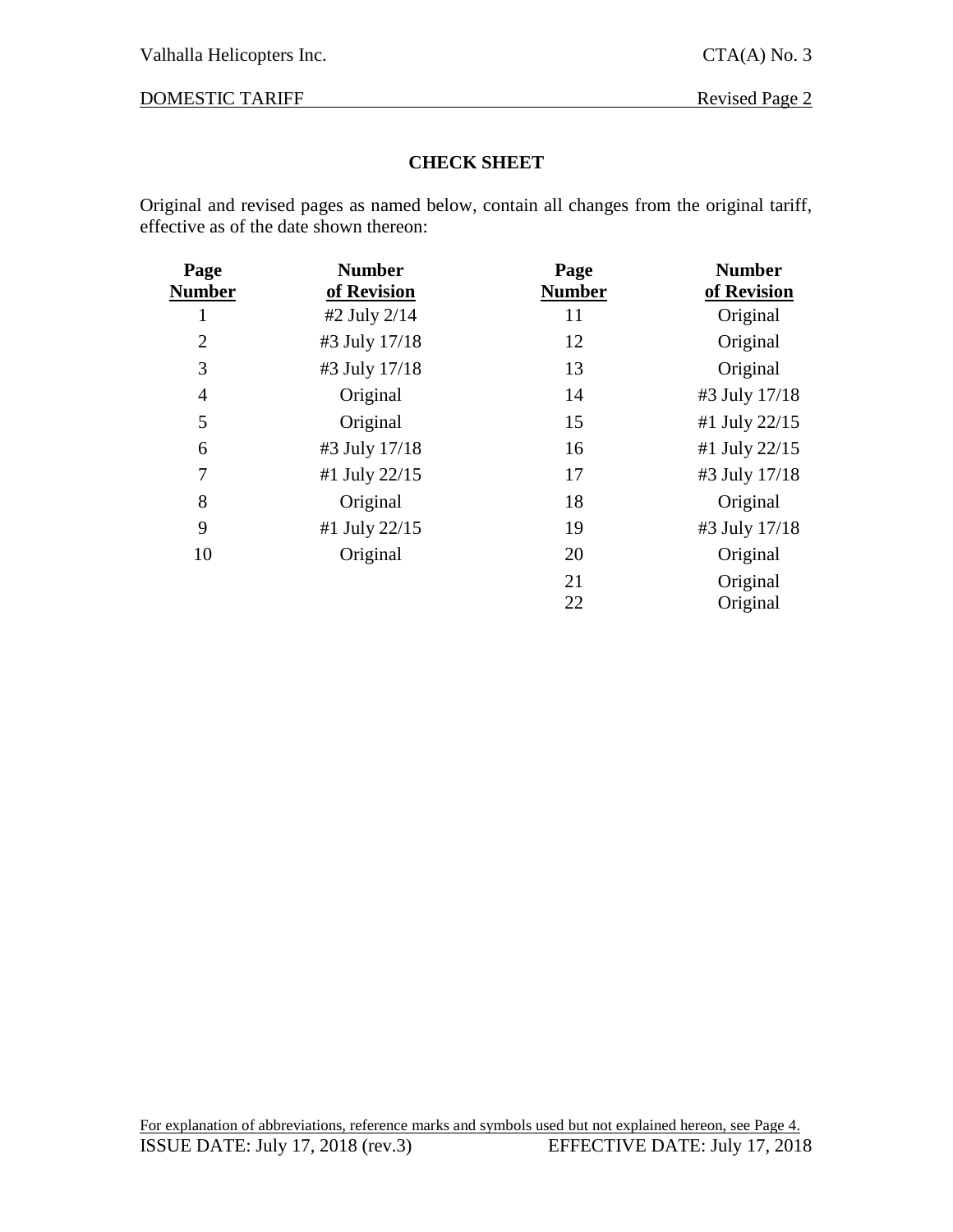# DOMESTIC TARIFF Revised Page 3

| <b>TABLE OF CONTENTS</b>                                  | <b>Rule No.</b> | Page No.       |
|-----------------------------------------------------------|-----------------|----------------|
| Acceptance of Baggage or Goods                            | 8               | 13             |
| <b>Application of Tariff</b>                              | $\overline{2}$  | 6              |
| <b>Cancellation Charges</b>                               | 15              | 17             |
| Carriage of Persons with Disabilities                     | $\overline{7}$  | 10             |
| <b>Acceptance for Carriage</b>                            |                 | 10             |
| Acceptance of Declaration of Self-reliance                |                 | 10             |
| Acceptance of Mobility Aids                               |                 | 11             |
| <b>Acceptance of Service Animals</b>                      |                 | 11             |
| <b>Accessible Seating</b>                                 |                 | 12             |
| Liability of Carrier Respecting Mobility Aids             |                 | 13             |
| Services to be Provided                                   |                 | 12             |
| <b>Check Sheet</b>                                        |                 | $\overline{2}$ |
| Computation of Charges                                    | 5               | $\overline{7}$ |
| <b>Conditions of Carriage</b>                             | 6               | 8              |
| Acceptance of Children                                    |                 | 8              |
| <b>Exemption from Liability</b>                           |                 | 9              |
| <b>Medical Clearance</b>                                  |                 | 9              |
| <b>Refusal to Transport</b>                               |                 | 9              |
| Schedules/Delays                                          |                 | 10             |
| Space and Weight Limitations                              |                 | 10             |
| Currency                                                  | 3               | 6              |
| Definitions                                               | $\mathbf{1}$    | 5              |
| <b>Denied Boarding Compensation</b>                       | 18              | 17             |
| Explanation of Abbreviations, Reference Marks and Symbols |                 | $\overline{4}$ |
| Limitation of Liability - Baggage                         | 11              | 15             |
| Limitation of Liability - Goods                           | 12              | 15             |
| Limitation of Liability - Passengers                      | 10              | 14             |
| Mileage Determination                                     | $\overline{4}$  | 6              |
| Passenger Re-Routing                                      | 17              | 17             |
| <b>Payment Requirements</b>                               | 14              | 16             |
| Refunds                                                   | 9               | 14             |
| <b>Substitution of Aircraft</b>                           | 13              | 16             |
| <b>Tickets</b>                                            | 16              | 17             |

| <b>TABLES</b>  |                                             |    |
|----------------|---------------------------------------------|----|
| <b>TABLE A</b> | <b>Point to Point Rates</b>                 |    |
| <b>TABLE B</b> | Aircraft Type - Rates per Mile and per Hour | 19 |
|                | and Minimum Charge                          |    |
|                | <b>TABLE B1</b>   Landing Charges           |    |
| TABLE B2       | <b>Layover Charges</b>                      |    |
| TABLE B3       | Tour Charges                                |    |

For explanation of abbreviations, reference marks and symbols used but not explained hereon, see Page 4. ISSUE DATE: July 17, 2018 (rev.3) EFFECTIVE DATE: July 17, 2018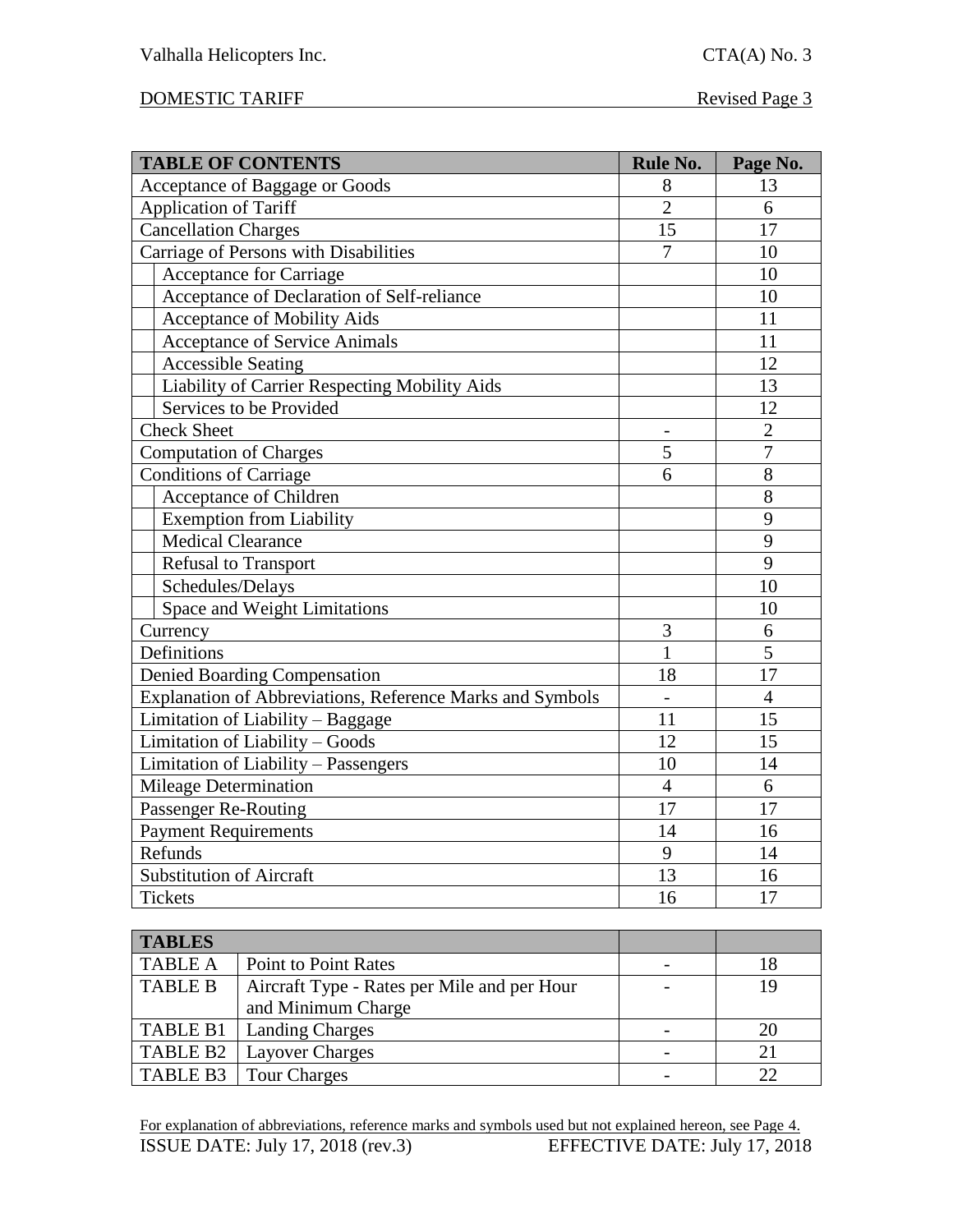DOMESTIC TARIFF CONSERVATION CONSERVERSE Original Page 4

#### **EXPLANATION OF ABBREVIATIONS, REFERENCE MARKS AND SYMBOLS**

- CTA................................. Canadian Transportation Agency
- Cont'd .............................. Continued
- No.................................... Number
- \$....................................... Dollar(s)
- [R] ................................... Denotes reductions
- [A]................................... Denotes increases
- [C] ................................... Denotes changes which result in neither increases or reductions
- [X]................................... Denotes cancellation
- [N]................................... Denotes addition
- CAD ................................ Canadian
- N/A.................................. Not Applicable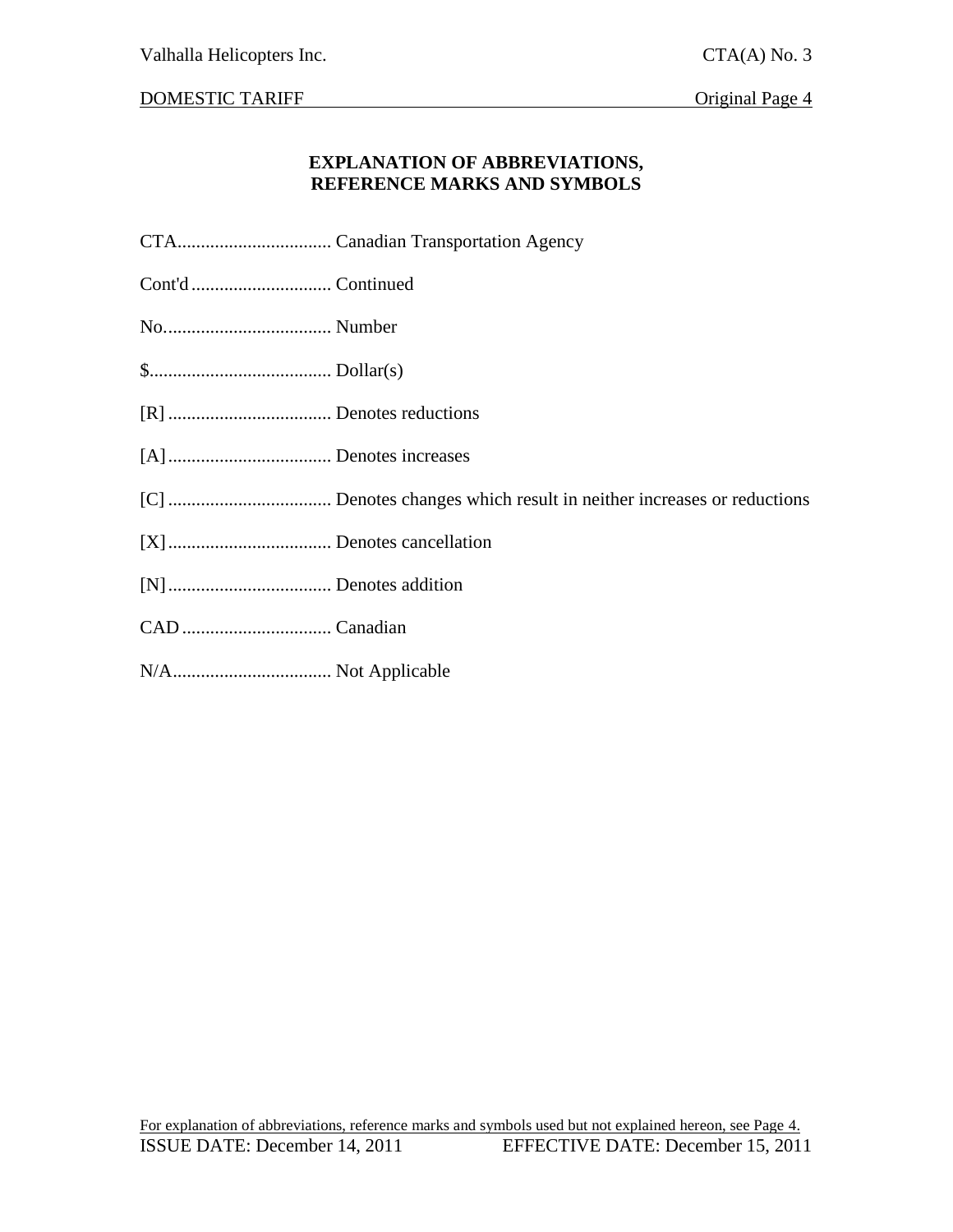#### DOMESTIC TARIFF **Original Page 5**

# **RULE 1. DEFINITIONS**

In this tariff, the following words shall have meanings set out below:

**"Baggage"** means luggage or such articles, effects or other personal property of a passenger or passengers as are necessary or appropriate for wear, use, comfort or convenience in connection with the flight.

**"Canada"** means the ten provinces of Canada, the Yukon Territory, the Districts and Islands comprising the Northwest Territories of Canada and Nunavut.

**"Carrier"** means Valhalla Helicopters Inc.

**"Live Flight"** means the movement of an aircraft with payload from the point of take-off to the first point of landing thereafter (intermediate technical or fuel stops excepted).

**"Charterer"** means a person, firm, corporation, association, partnership, or other legal entity who contracts for the transportation of passengers and baggage, or goods and/or property from a specified origin to a specified destination, for a particular itinerary, agreed upon in advance.

**"Destination"** means the point to which the passengers or goods to be transported on a flight are bound.

**"Ferry Flight"** means the movement of an aircraft without payload to position the aircraft to perform a flight or upon completion of a flight to position the aircraft to a point required by the carrier.

**"Goods"** means anything that can be transported by air including animals.

**"Origin"** means the point from which a flight commences with payload to be transported.

**"Passenger"** means a person, other than a member of the air crew who uses the air carrier's domestic service by boarding the air carrier's aircraft pursuant to a valid contract.

**"Traffic"** means any passengers or goods that are transported by air.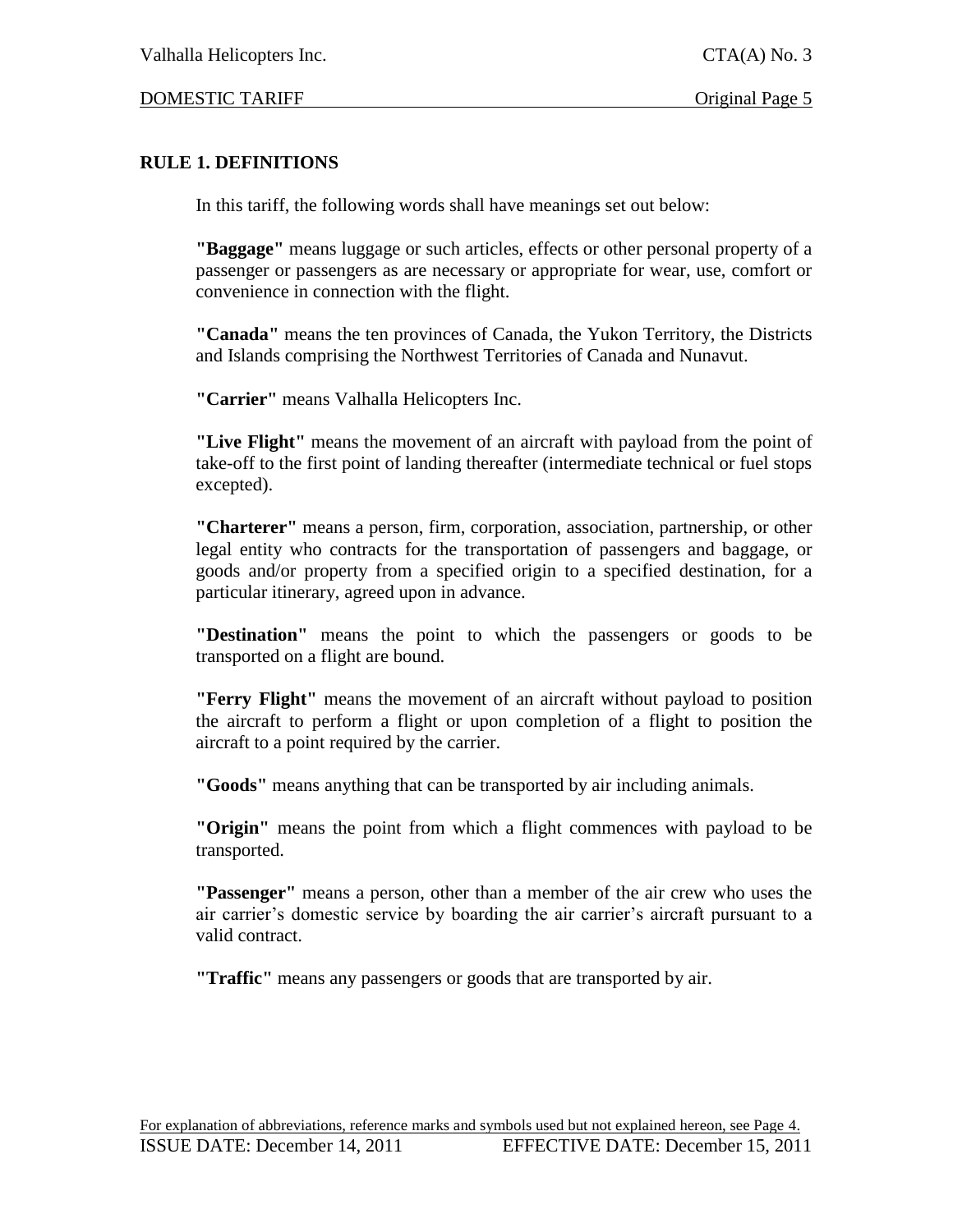### DOMESTIC TARIFF Revised Page 6

# **RULE 2. APPLICATION OF TARIFF**

- (1) This tariff is applicable to the transportation of passengers and their baggage or goods using aircraft operated by Valhalla Helicopters Inc.
- (2) An air service will be furnished under the terms of this tariff only after an appropriate written air transportation contract, in the form prescribed by Valhalla Helicopters Inc., is executed by the charterer and the carrier.
- (3) Air transportation shall be subject to the rules, rates and charges published or referred to in this tariff in effect, by virtue of the effective date on each page, on the date of signing of the air transportation contract.
- (4) The contents of this tariff shall form part of the air transportation contract between the carrier and the charterer and in the event of any conflict between this tariff and the contract, the tariff shall prevail.

# **RULE 3. CURRENCY**

Rates and charges are published in the lawful currency of Canada. Where payment is made in any currency other than Canadian, such payment shall be the equivalent of the Canadian dollar amounts published in this tariff on the basis of local banker's rates of exchange as calculated on the date of signing the air transportation contract.

### **RULE 4. MILEAGE DETERMINATION**

For the purpose of computing rates and charges herein, the mileage to be used, including both live and ferry (if any) mileage, will be the shortest mileage covering the actual airport to airport great circle distance of the agreed flight or flights, using the following sources in the order listed below:

- (1) Air Distance Manual, published jointly by International Air Transport Association and International Aeradio Limited.
- (2) IATA Mileage Manual, published by the International Air Transport Association.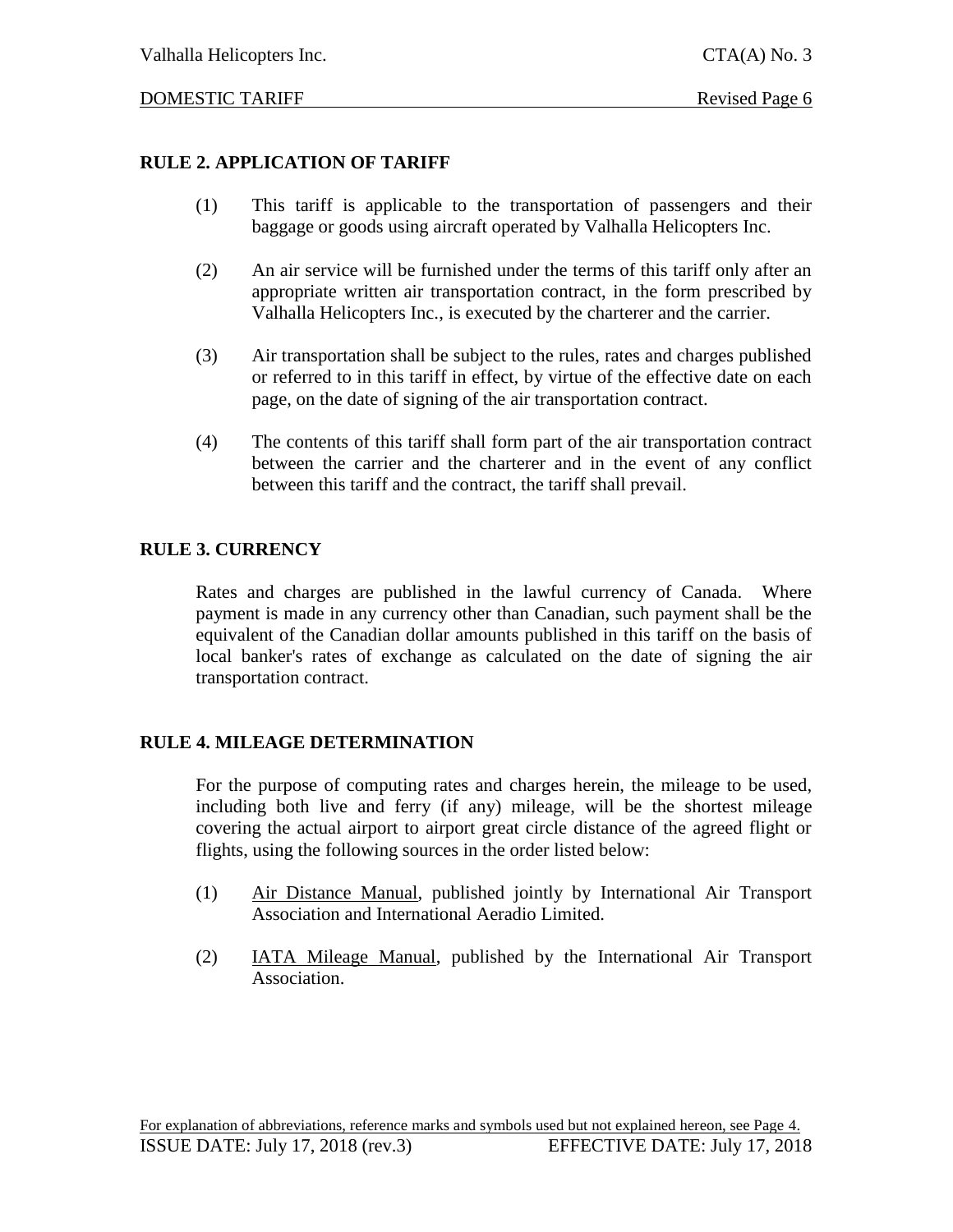# **RULE 5. COMPUTATION OF CHARGES**

The total price payable by the party contracting for the use of an aircraft shall be the following:

- (1) An amount determined by multiplying the distance travelled by the aircraft determined in accordance with Rule 4 herein, times the applicable air transportation rate per mile, shown in Table "B", or, where distances cannot be measured, the rate per hour or fraction thereof of the flight(s), times the applicable rate per hour shown in Table "B", provided that the charge for the flight shall not be lower than the minimum charge per flight shown in Table "B".
- (2) An amount obtained by multiplying the distance of the ferry flight(s), if any, determined in accordance with Rule 4 herein times the applicable ferry rate per mile shown in Table "B", or, where distances cannot be measured, times the applicable ferry rate per hour shown in Table "B", provided that the charge per ferry flight shall not be lower than the minimum charge indicated in Table "B", or
- (3) Point to Point Rates as published in Table "A".
- (4) Fuel and/or oil consumed in the performance of a contract shall be charged in the amount by which the cost per gallon/litre to the carrier in Canadian currency exceeds \$0.00.
- (5) Due to the inability to foresee actual cost, the following charges will be established at the time that the contract is signed:
	- (a) Loading/unloading of the aircraft.
	- (b) Charges for goods carried outside the aircraft.
	- (c) All charges or expenses incurred by the carrier to cover the cost of accommodation, meals and ground transportation for the air crew whenever the nature of the service to be provided requires said air crew to live away from the place at which it is normally based.
	- (d) Charges for storage.
	- (e) The actual cost of all passenger and/or goods handling charges incurred by the carrier at an airport other than the carrier's base.
	- (f) The actual cost of any special or accessorial services performed or provided on request.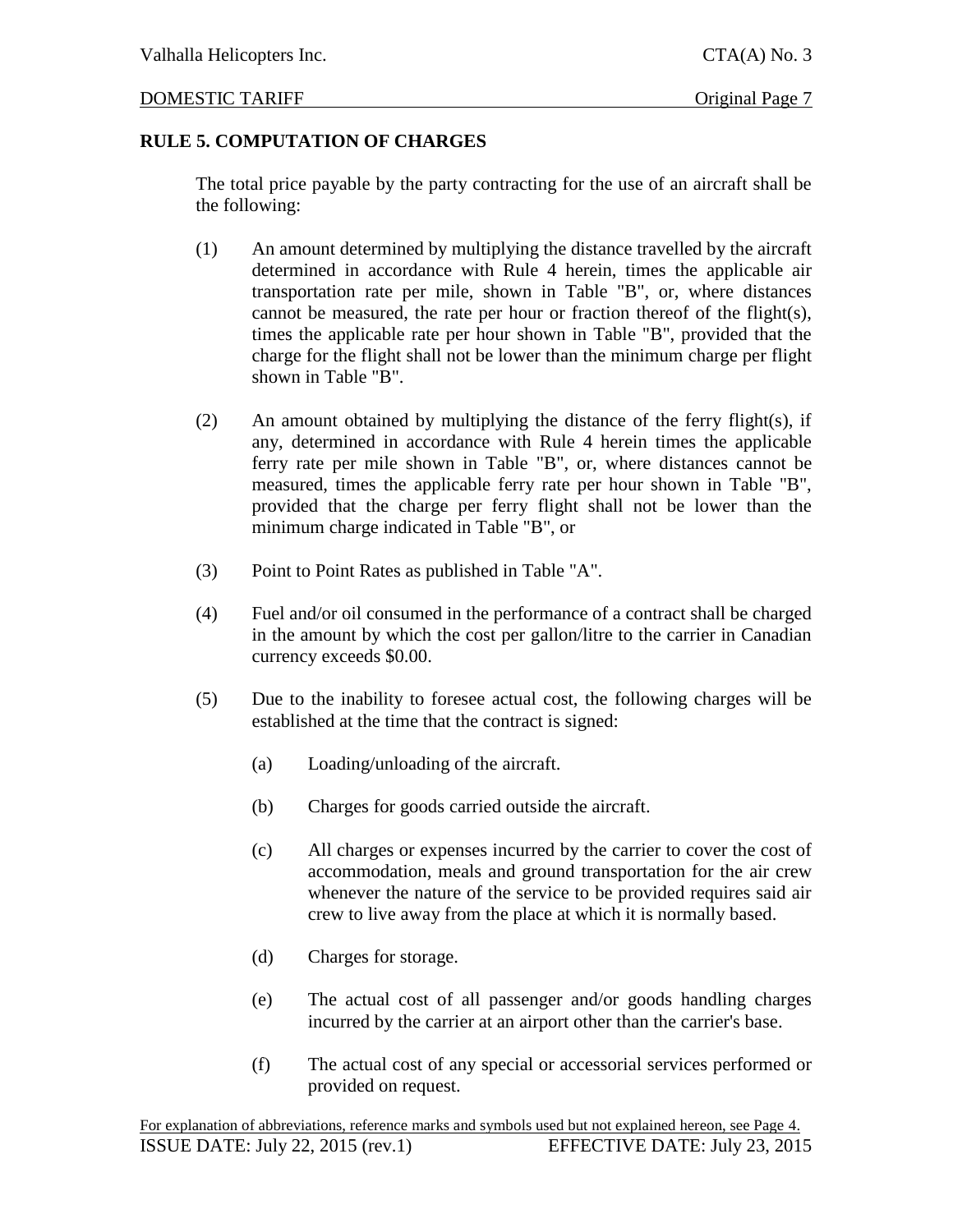#### DOMESTIC TARIFF CONSERVATION CONSERVERSE Original Page 8

- (6) Layover charges, if any, as set forth in Table "B2", will be assessed by the carrier for holding the aircraft on request at any point on the route in excess of the free waiting time.
- (7) Landing charges as per Table "B1".
- (8) Taxiing charges, if any, for the time required to transport passengers and baggage or goods by taxiing from point to point on the surface calculated by multiplying the time required by the rates and charges per hour shown in Table "B".
- (9) Valuation charges, if any, in accordance with Rule 11 and Rule 12.

# **RULE 6. CONDITIONS OF CARRIAGE**

The operation of a domestic service is governed by the *Canada Transportation Act* (the CTA), the *Air Transportation Regulations*, as amended (the ATR), the *Aeronautics Act* and associated regulations.

- (A) Acceptance of Children
	- (1) Children under 12 years of age are accepted for transportation when accompanied on the same flight and in the same compartment by a passenger at least 12 years of age.
	- (2) Ages 8 to 11 inclusive will be carried unaccompanied on flights providing: the child is brought to the airport by a parent or responsible adult; the child has satisfactory evidence establishing his/her age on the date of commencement of carriage; the child possesses written information showing the name and address of the responsible adult meeting the child at destination; and prior to releasing custody of an unaccompanied child, the agent will obtain positive identification of the responsible party meeting the child and the signature of the said party.
	- (3) The carrier will not assume any financial or guardianship responsibility for unaccompanied children beyond those applicable to an adult passenger.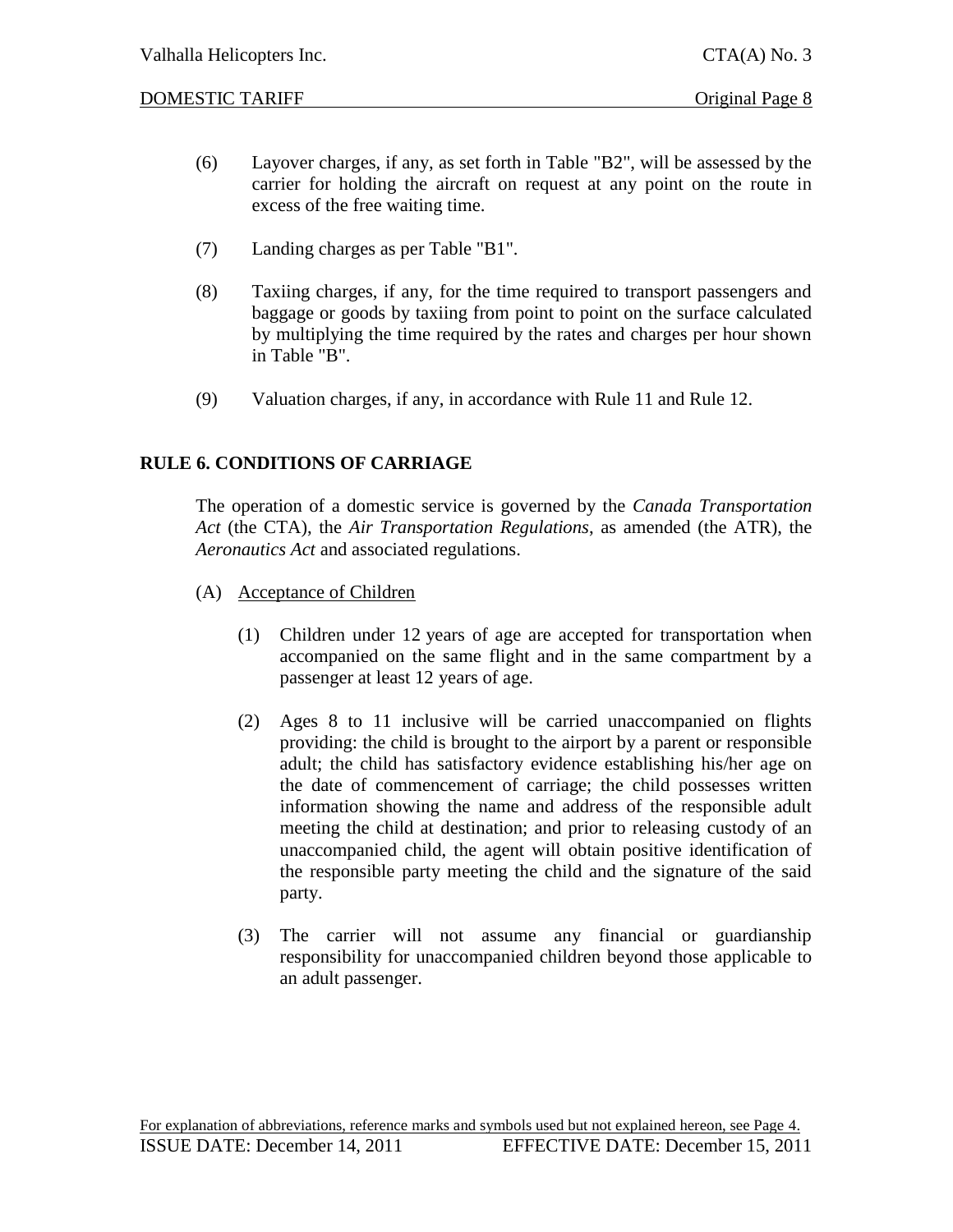### (B) Exemption from Liability

Subject to the limits of liability contained in this tariff the carrier will be exempted from liability due to any failure to perform any of its obligations under the carrier's charter agreement arising from:

- (1) Labour disputes or strikes, whether of the carrier's employees or of others upon whom the carrier relies for the fulfilment of the flight agreement, and;
- (2) **"Force Majeure"**, or any other causes not attributable to the wilful misconduct of the carrier including accidents to, or failure of aircraft or any part thereof, of any machinery or apparatus used in connection therewith. Refusal of a Government or public body, on what ever grounds, to grant the carrier any clearance, licence, right or other permission necessary for the performance of the carrier's operation is deemed to be included in the term "Force Majeure". Provided, always, that in the event of such failure, the carrier will use its best efforts to fulfil its obligations including the provision of alternate means of transport.

#### (C) Medical Clearance

The carrier reserves the right to require a medical clearance from the passenger's medical authorities if travel involves any unusual risk or hazard to the passenger or to other persons (including, in cases of pregnant passengers, unborn children).

- **(**D) Refusal to Transport
	- (1) The carrier will refuse passage to any person when:
		- Such action is necessary for reasons of safety;
		- Such action is necessary to prevent violation of any applicable law, regulation or order of any country or possession to be flown over.
	- (2) The carrier will refuse to transport, or will remove at any point, any passenger whose actions or inactions prove to the carrier that his/her mental or physical condition is such as to render him/her incapable of caring for himself/herself without assistance, unless he/she is accompanied by an attendant who will be responsible for caring for him/her en route and, with the care of such an attendant, he/she will not require attention or assistance from employees of the carrier beyond the services normally provided by the carrier –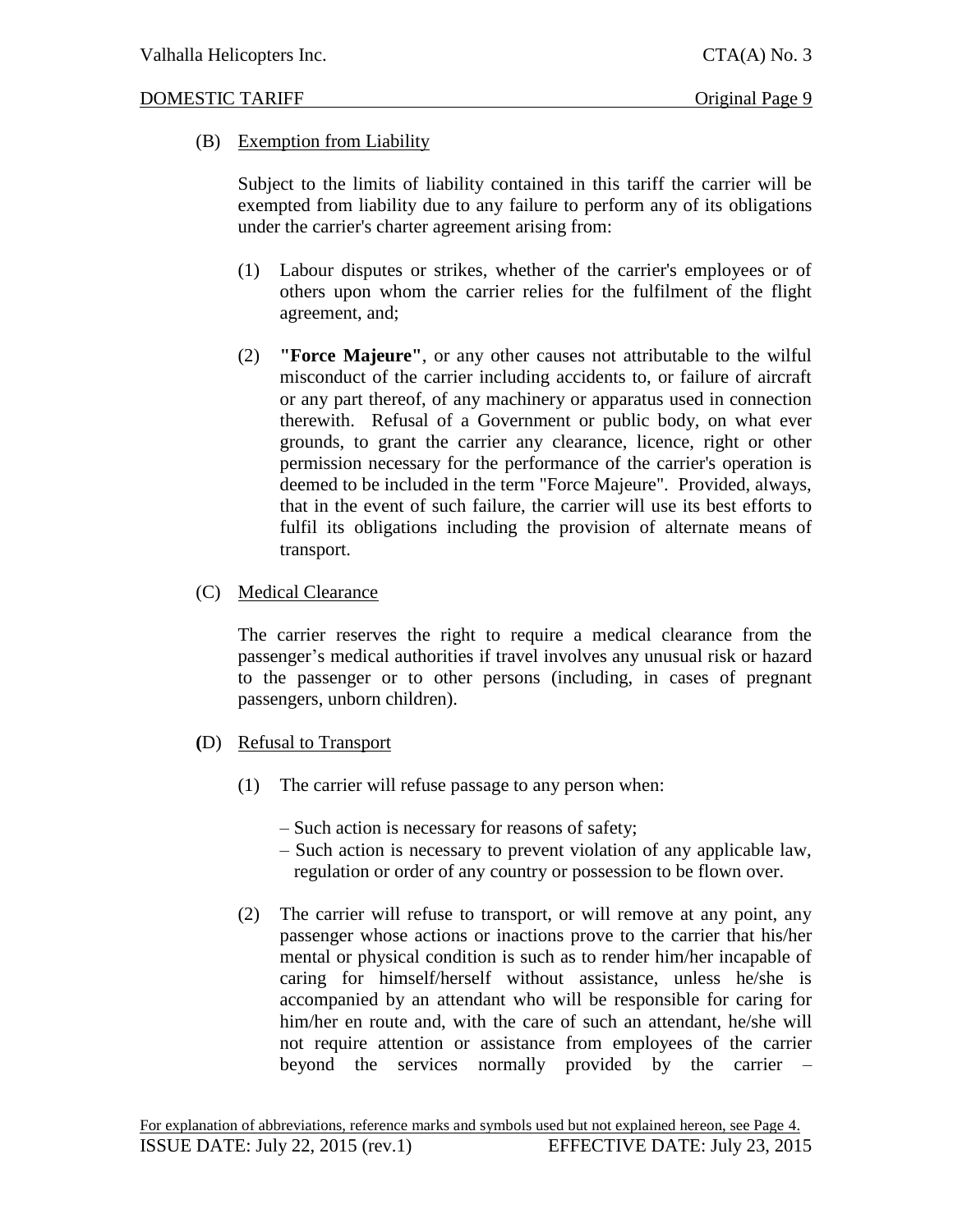#### DOMESTIC TARIFF CONSERVATION CONSERVERSE ORIGInal Page 10

Carriage of Persons with Disabilities – See Rule 7 (B) Acceptance of Declaration of Self-reliance.

(E) Space and Weight Limitations

Passengers and baggage or goods will be carried within space and weight limitations of the aircraft.

### (F) Schedules/delays

The carrier shall use its best efforts to carry the passengers and baggage with reasonable dispatch. Times shown in charter contracts, passenger tickets or elsewhere are not guaranteed and form no part of the charter contract. Flight times are subject to change without notice.

### **RULE 7. CARRIAGE OF PERSONS WITH DISABILITIES**

The following provisions reflect those contained in the Canadian Transportation Agency (the Agency) Guidelines on Services to be Provided to Persons with Disabilities Travelling on Small Aircraft which set out the Agency's expectations in terms of the minimum service that is to be provided by air carriers using small aircraft (up to 29 passengers seats). These provisions are available on the internet at: [http://www.otc-cta.gc.ca.](http://www.otc-cta.gc.ca/)

#### (A) Acceptance for Carriage

The carrier will make every effort to accommodate a person with a disability and will not refuse to transport a person solely based on his/her disability. In the event of a refusal, the carrier will offer to provide a written explanation to the person for the decision to refuse carriage within 10 calendar days of the refusal.

(B) Acceptance of Declaration of Self-reliance

Except for safety-related matters governed by Transport Canada, the carrier will accept the determination made by or on behalf of a person with a disability that the person is self-reliant and does not require services of a personal nature during a flight, such as assistance with eating, personal hygiene, using washroom facilities or taking medication.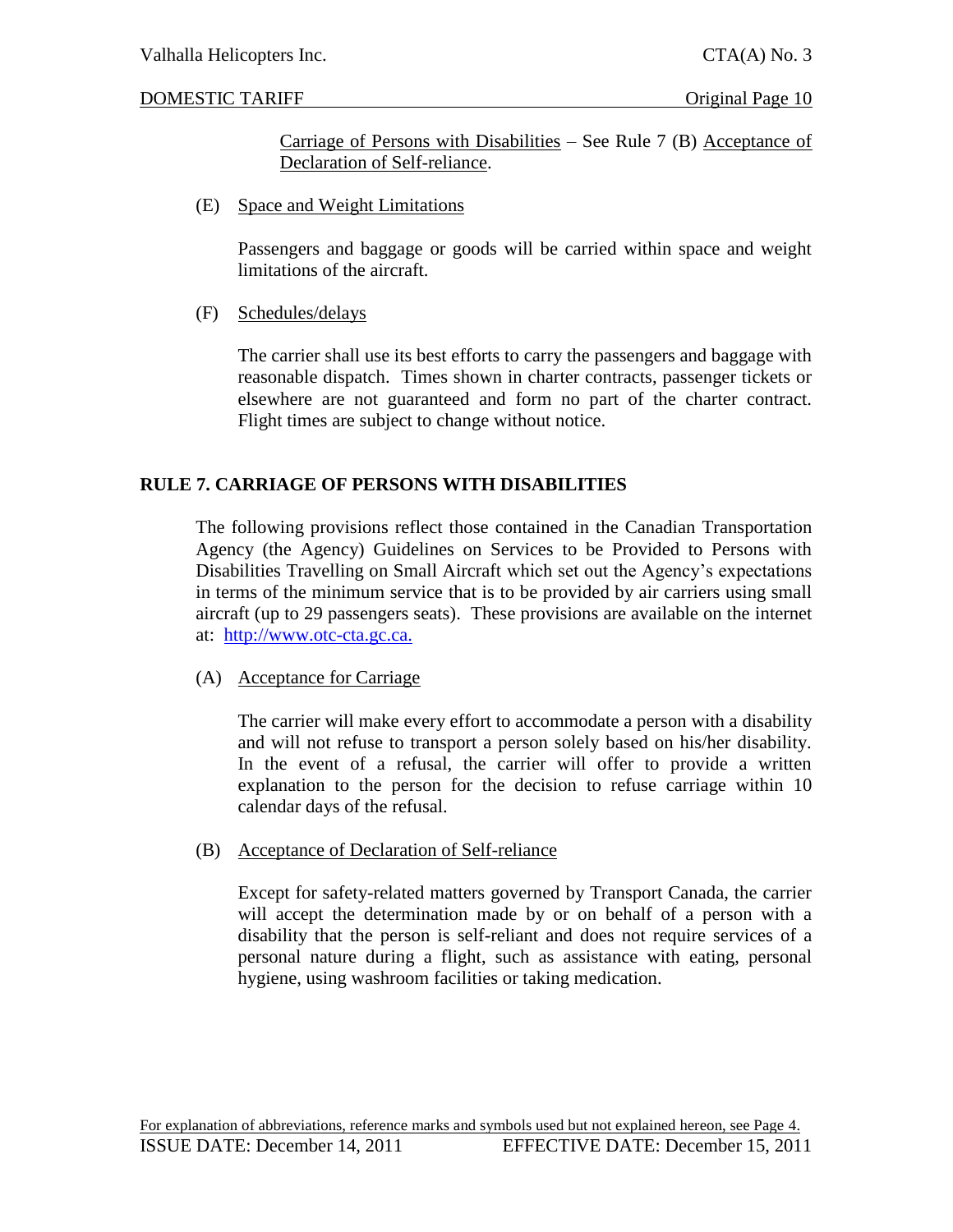#### DOMESTIC TARIFF CONSERVATION CONSERVED ORIGINAl Page 11

- (C) Acceptance of Mobility Aids
	- (1) The carrier will carry as priority baggage, in the cabin where possible, the following mobility aids:
		- (a) a wheelchair (except when aircraft design does not permit carriage of the mobility aid);
		- (b) a walker, a cane, crutches or braces;
		- (c) a device to facilitate communication; and/or
		- (d) any prosthesis or small medical device.

Where possible, the carrier will allow persons with disabilities to retain any items outlined in b), c), or d) at their seat.

- (2) Where the aircraft design does not permit the carriage of the aid, the carrier will advise the person with a disability of alternate transportation arrangements that the person may make to transport the aid, or to travel with the aid.
- (3) Providing the aircraft can carry the aid, the carrier will:
	- (a) disassemble and package, where necessary, the aid for transportation and assemble the aid upon arrival; and
	- (b) return the aid promptly upon arrival.
- (4) Where the facilities, the tarmac, and the weather conditions permit, the carrier will allow a manually-operated wheelchair to be used to reach:
	- (a) the boarding gate;
	- (b) the stairs of the aircraft; or
	- (c) the door of the aircraft (for aircraft accessible via a boarding system).
- (D) Acceptance of Service Animals

The carrier will accept for transportation, a service animal required to assist a person with a disability provided the animal is properly harnessed and certified in writing, as being trained by a professional service animal institution. The carrier will permit the service animal to accompany the person with a disability on-board and to remain on the floor at the passenger's seat or, where there is insufficient floor space at the passenger's seat, to remain on the floor in an area where the person can still exercise control over the animal. The carrier will avoid separating persons with disabilities from their service animal.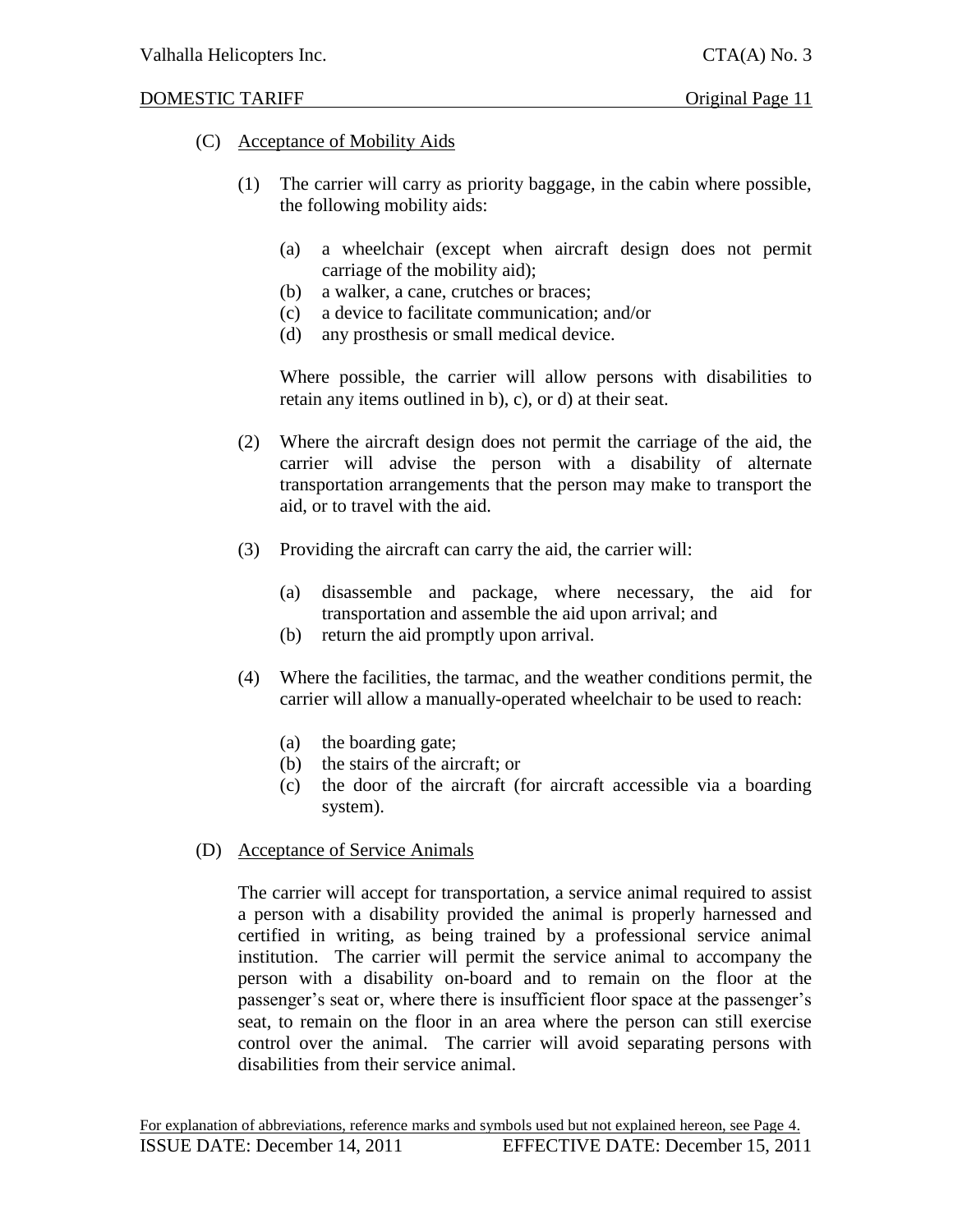### (E) Accessible Seating

The carrier will provide the person with a disability with the most accessible seat on the aircraft. The carrier will consult the person to determine which seat is the most accessible to meet specific disability-related needs.

### (F) Services to be Provided

#### At time of reservation

When a person identifies himself/herself as a person with a disability, the carrier will:

- (1) describe the type of equipment and services available to accommodate persons with disabilities;
- (2) discuss both the level of accessibility and the limitations of the aircraft, the tarmac, the facilities and the availability of boarding equipment for the available services to accommodate that person's disability-related needs; and
- (3) note, and offer to confirm in writing, services to be provided as soon as possible after the reservation has been made and before the flight.

### At the time of travel

- (1) Where a request for a service is made in advance of travel, the assistance provided by the carrier will include:
	- (a) assistance at check-in;
	- (b) assistance to reach the boarding area;
	- (c) assistance to board and deplane;
	- (d) assistance with baggage;
	- (e) assistance to transfer to/from a mobility aid;
	- (f) assistance to transfer to/from a passenger seat;
	- (g) inquiring, from time to time after check-in, about the needs of a person who is not independently mobile and attending to those needs when the services required are usually provided by the carrier;
	- (h) limited assistance with beverages and snacks such as opening packages and identifying items;
	- (i) assistance to proceed to the general public area or to a representative of another carrier;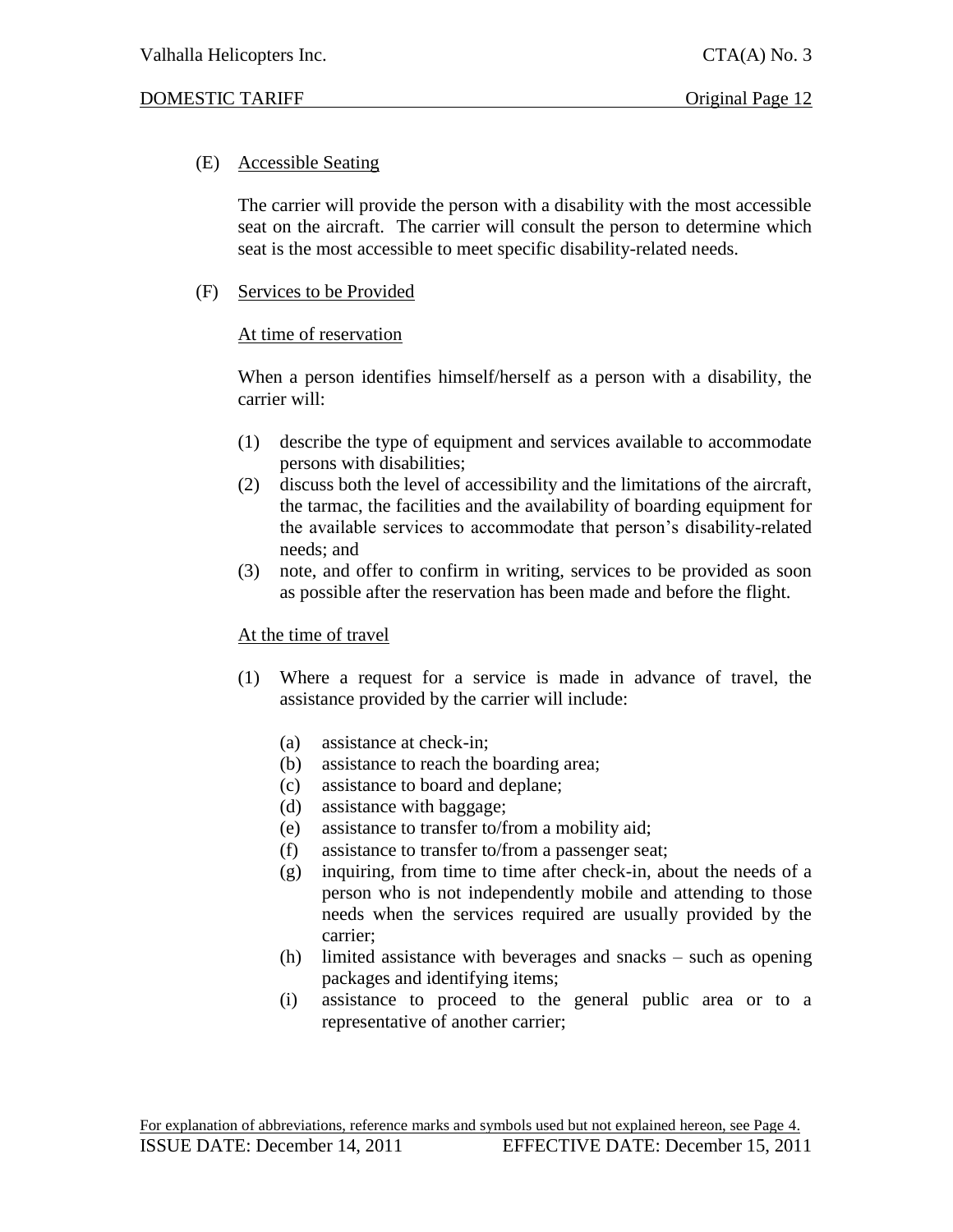DOMESTIC TARIFF CONSERVATION CONSERVERSE Original Page 13

- (j) any additional service to accommodate a person's disabilityrelated needs.
- (2) If the request for these services is not made in advance of travel, the carrier will make every effort to provide the service.

### When boarding and deplaning

The carrier will board and deplane persons with disabilities using specialized equipment whenever possible. As a last recourse, a person may be carried by hand to enplane and deplane if the following applies:

- (1) restrictions inherent to the aircraft or the tarmac prevent the use of any other boarding/deplaning method;
- (2) the person agrees to be hand-carried; and
- (3) this can be done safely.

### (G) Liability of Carrier Respecting Mobility Aids

Where a carrier has transported a person's mobility aid, and the aid is damaged during flight or is unavailable at destination, the carrier will:

- (1) provide the person with a suitable replacement aid;
- (2) if the carrier cannot promptly provide a suitable replacement aid, assist the person in finding a suitable temporary replacement; and
- (3) if a suitable replacement aid is not available within a reasonable amount of time, make every effort to find, with the person, an equitable resolution to the situation.

# **RULE 8. ACCEPTANCE OF BAGGAGE OR GOODS**

- (1) All baggage or goods presented for transportation is/are subject to inspection by the carrier.
- (2) Articles of baggage or goods will not be carried when such articles are likely to endanger the aircraft, persons or property, are likely to be damaged by air carriage, are unsuitably packed, or the carriage of which would violate any applicable Canadian laws, regulations, or orders.
- (3) If the weight, size or character of baggage or goods renders such baggage or goods unsuitable for carriage on the aircraft, the carrier, prior to departure of the flight, will refuse to carry such baggage or goods or any part thereof. The following articles will be carried only with prior consent of the carrier: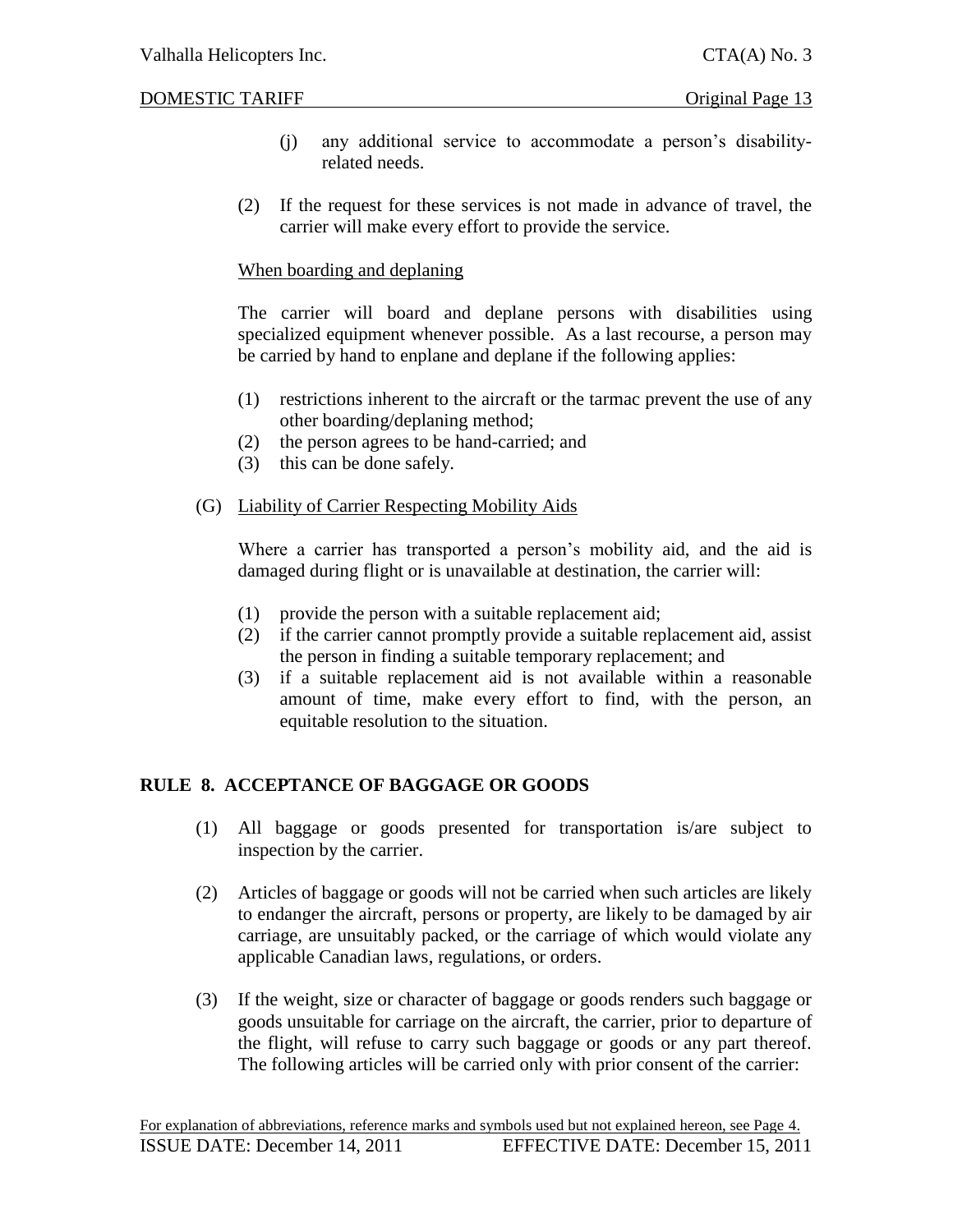#### DOMESTIC TARIFF Revised Page 14

- (a) Firearms of any description. Firearms for sport purposes will be carried as baggage provided the passenger possesses the required permit/licence and, provided that such firearms are disassembled or packed in a suitable case. The provisions of this subparagraph do not apply to Peace Officers' prescribed sidearms or other similar weapons.
- (b) Explosives, munitions, corrosives and articles which easily ignite.
- (c) (\*) Pets including, dogs, cats and birds, when properly crated in leakproof containers and accompanied by valid health certificates or other documents where these are required. Such pets and animals may be carried in the cargo compartment of the aircraft. (\*) Not applicable to service animals.

# **RULE 9. REFUNDS**

- (1) Application for refund shall be made to the carrier or its duly authorized Agent.
- (2) If a portion of the agreed transportation has been completed, refund will be the difference between the fare, rate or charge paid and the fare, rate or charge applicable to that portion of the agreed transportation completed, less any applicable cancellation charges, as specified in this tariff.

### **RULE 10. LIMITATION OF LIABILITY – PASSENGERS**

- (1) The liability of the carrier in respect of the death of, or injury to, a passenger is limited to the sum of \$300,000.00.
- (2) In no cases shall the carrier's liability exceed the actual loss suffered by the passenger. All claims are subject to proof of amount of loss.
- (3) The carrier is not liable:
	- (a) In the case of any passenger whose age or mental or physical condition, including pregnancy, is such as to involve an unusual risk or hazard, for any damages sustained by that passenger that would not have been sustained but for his/her age or mental or physical condition; or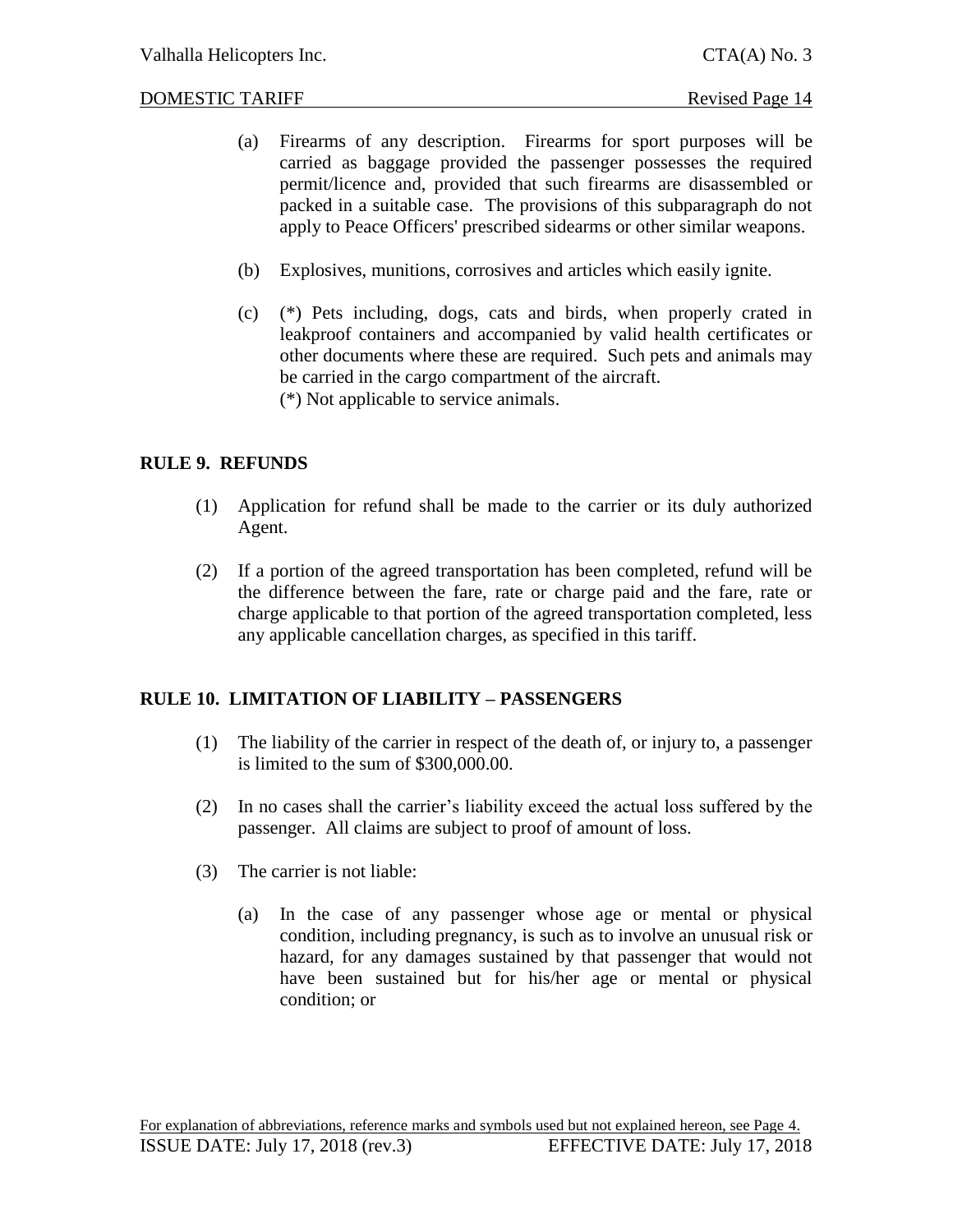#### DOMESTIC TARIFF **Original Page 15**

(b) In the case of a pregnant passenger, for any damages in respect of the unborn child of that passenger.

# **RULE 11. LIMITATION OF LIABILITY – BAGGAGE**

(1) (\*) Subject to subsection (2), the liability of the carrier in respect of loss, or damage to, baggage, whether caused directly or indirectly by the act, neglect or default of the carrier or not, is limited to the sum of \$500.00 per passenger.

(\*) Not applicable to mobility aids - see Rule 7 (G).

- (2) The liability of the carrier is limited to the declared value of baggage except when the passenger:
	- (a) has declared the value of the baggage to be an amount exceeding \$500.00 per passenger for any one or more passengers; and
	- (b) has paid an additional charge of \$20.00 per \$100.00 or fraction thereof for the excess amount.
- (3) No action shall be maintained for any loss, or partial loss of or damage to baggage or for any delay in the carriage thereof unless notice of a claim is presented in writing to the head office of the carrier within 30 days from the date the baggage should have been delivered.
- (4) In no cases shall the carrier's liability exceed the actual loss to the passenger. All claims are subject to proof of amount of loss.

### **RULE 12. LIABILITY OF CARRIER – GOODS**

(1) Subject to subsection (2) the liability of the carrier in respect of loss of, or damage to, goods, whether caused directly or indirectly by the act, neglect or default of the carrier or not, is limited to the sum of \$500.00.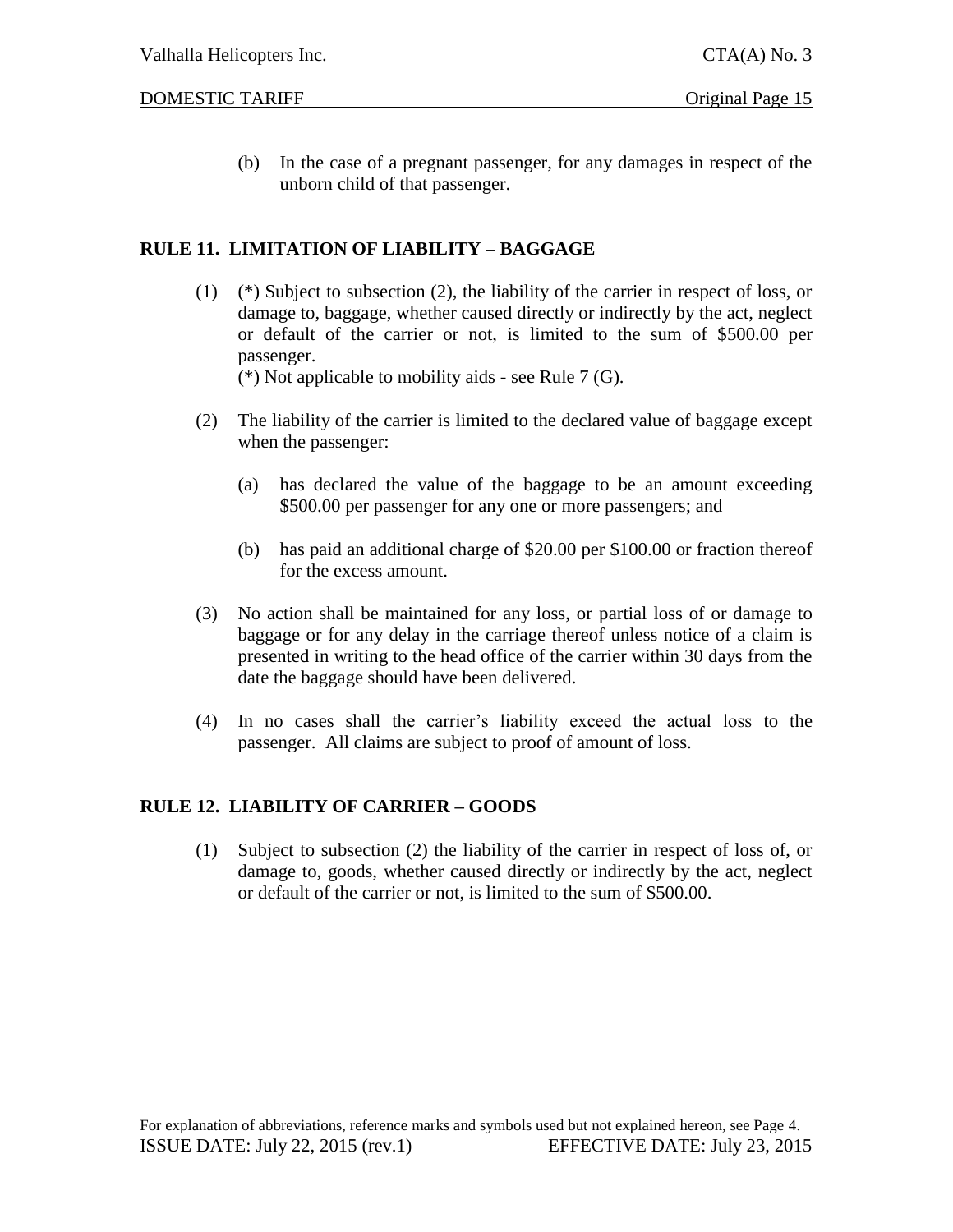#### DOMESTIC TARIFF **Original Page 16**

- (2) Liability of the carrier is limited to the declared value of goods except when the passenger:
	- (a) has declared a value of the goods in an amount exceeding \$500.00, and
	- (b) has paid an additional charge of \$20.00 per \$100.00 or fraction thereof for the excess amount.

# **RULE 13. SUBSTITUTION OF AIRCRAFT(\*)**

- (1) When, due to causes beyond the control of the carrier, the aircraft contracted for is unavailable at the time the air transportation commences or becomes unavailable while carrying out such transportation the carrier may furnish another aircraft of the same type or, with the consent of the party contracting for the use of the aircraft, substitute any other type of aircraft if the rates and charges for the new aircraft are the same as for the original aircraft, except as provided in paragraphs (2) and (3).
- (2) When the substituted aircraft is capable of a larger payload than the original aircraft contracted, the payload carried in the substituted aircraft will not be greater than the payload which would have been available in the aircraft originally contracted, unless the party contracting for the use of the aircraft agrees to pay the rates and charges applicable to the substituted aircraft.
- (3) When the maximum payload of the substituted aircraft is smaller than the maximum payload of the original aircraft contracted, charges will be based on the rates and charges applicable to the type of substituted aircraft.

**(\*)** Applicable when the contract entails the use of the full capacity of the aircraft in question.

### **RULE 14. PAYMENT REQUIREMENTS**

- (1) Payments for a contracted flight made to any person to whom the carrier, directly or indirectly, has paid a commission or has agreed to pay a commission with respect to such flight, shall be considered payment to the carrier.
- (2) Payment for contracted flights shall be made 30 days from the date of the invoice.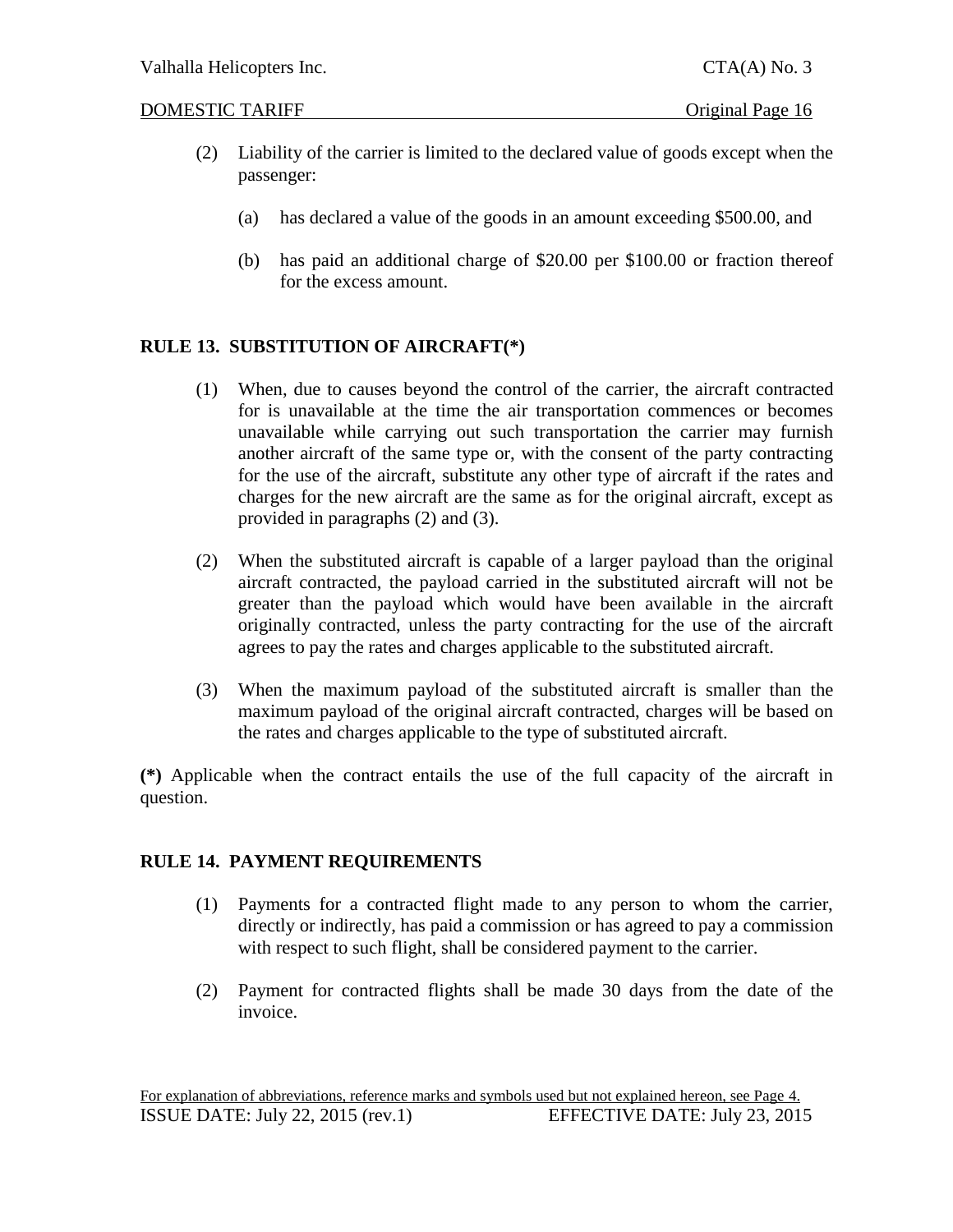# **RULE 15. CANCELLATION CHARGES**

The following cancellation charges are applicable to any tours or charters:

- Within 48 hours of booking departure customer will be charged the full cost of the booking.
- Customer 'no-show' for booking departure the customer will be charged the full cost of the booking. Greater than 48 hours notice the customer will be charged 50% of the cost of the booking.
- Should Valhalla Helicopters and the customer be able to reschedule the booking within 60 days of the original booking date this charge will be credited to the rescheduled booking.
- Valhalla Helicopters reserves the right to cancel a booking should the customer demonstrate behavior that may put the safety of flight operations at risk. As such the customer will be charged the full cost of the booking.
- Valhalla Helicopters reserves the right to cancel any booking on or before the date of the booking at their discretion for any reason, including but not limited to, poor weather, maintenance requirements and lack of aircraft availability. The booking will be rescheduled for departure within 60 days of the original booking date.

#### **RULE 16. TICKETS**

The carrier does not issue tickets. Subject to the contract between the carrier and the charterer, prior to the flight, the charterer will provide a list of all the passengers' names to the carrier.

### **RULE 17. PASSENGER RE-ROUTING**

The carrier is not liable to any passenger when he/she misses his/her flight. In these instances, no other flight alternative is offered by the carrier to the passenger.

### **RULE 18. DENIED BOARDING COMPENSATION**

The carrier does not overbook flights, therefore, no denied boarding compensation is offered to the passenger.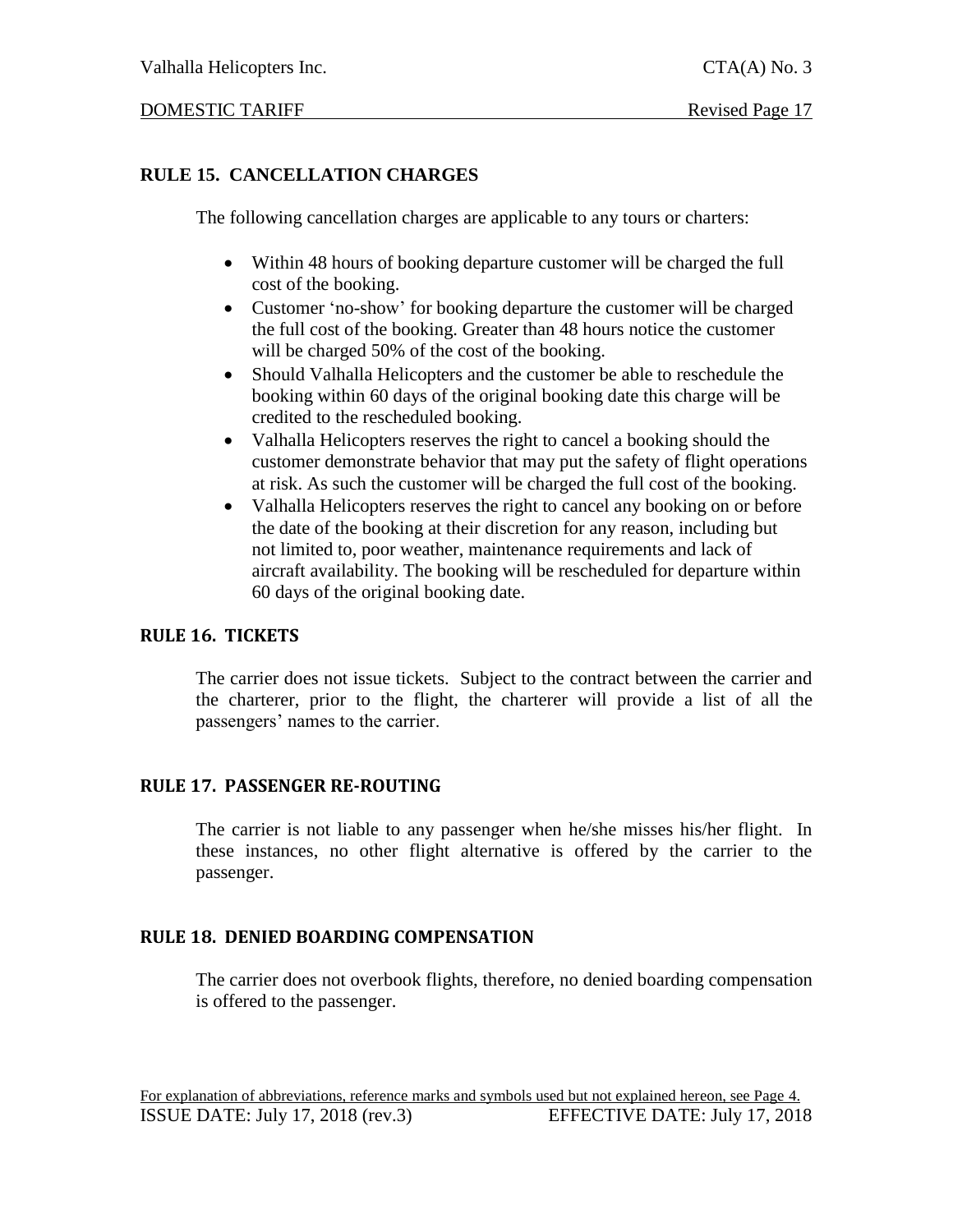#### DOMESTIC TARIFF Original Page 18

#### **TABLE "A" RATES AND CHARGES** POINT TO POINT RATES (In Canadian Dollars)

The carrier does offer point to point rates at this time.

Point to point rates may be quoted on a round trip basis and have precedence over any other type of rates.

In addition, the carrier may indicate a minimum occupancy required by aircraft type in order to carry out a point to point service.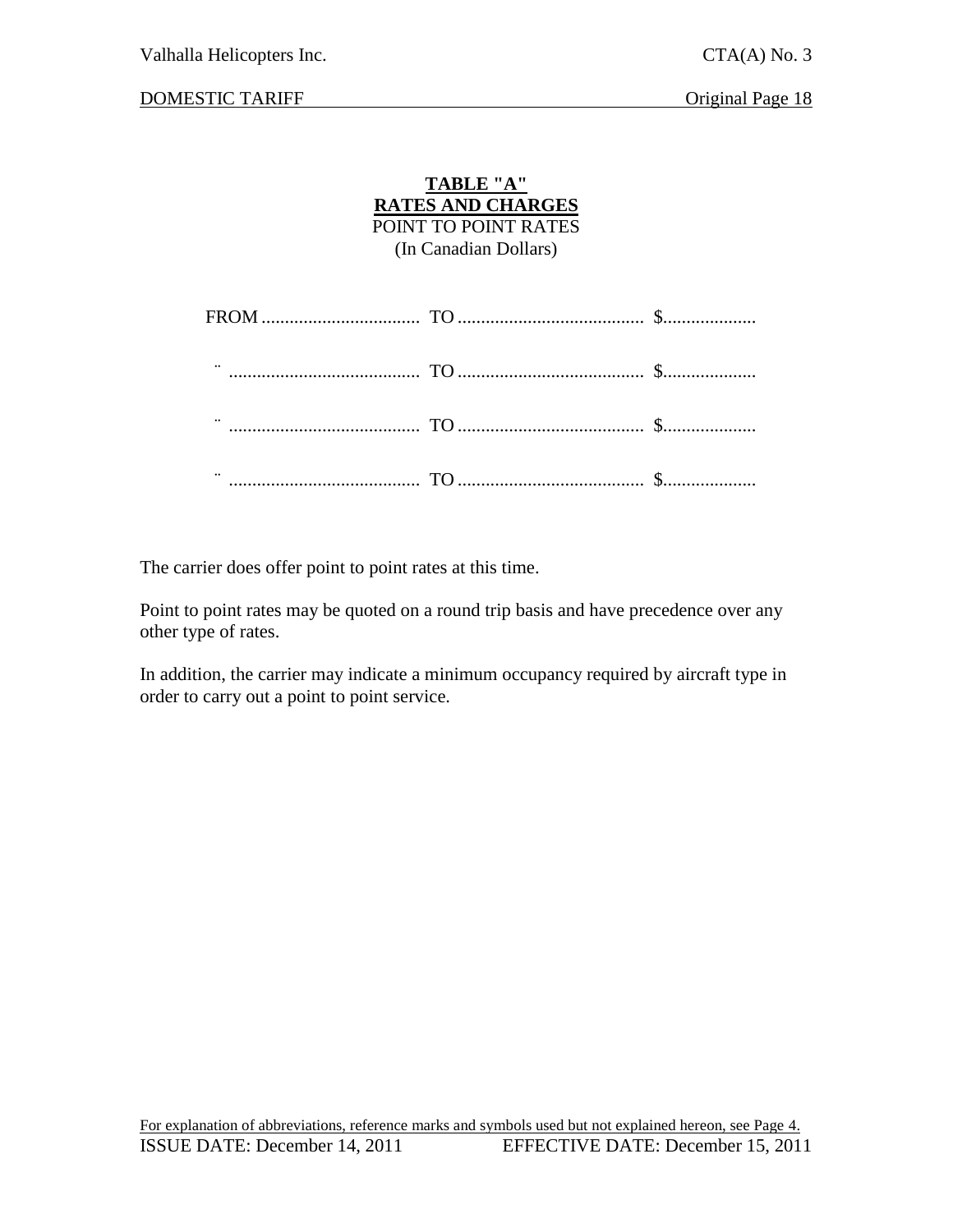LOCAL DOMESTIC TARIFF Revised Page 19

### **TABLE "B" RATES AND CHARGES PER HOUR** (In Canadian Dollars)

| <b>AIRCRAFT TYPE</b> | <b>FERRY RATE</b><br><b>PER HOUR</b> | MIN.<br><b>CHARGE</b><br>PER FLIGHT |
|----------------------|--------------------------------------|-------------------------------------|
| <b>Bell 206</b>      | 1335.00                              | n/a                                 |
| <b>Bell 205</b>      | 3780.00                              | n/a                                 |
| <b>Bell 212</b>      | 3780.00                              | n/a                                 |

Above rates to be computed in accordance with Rule 4 herein.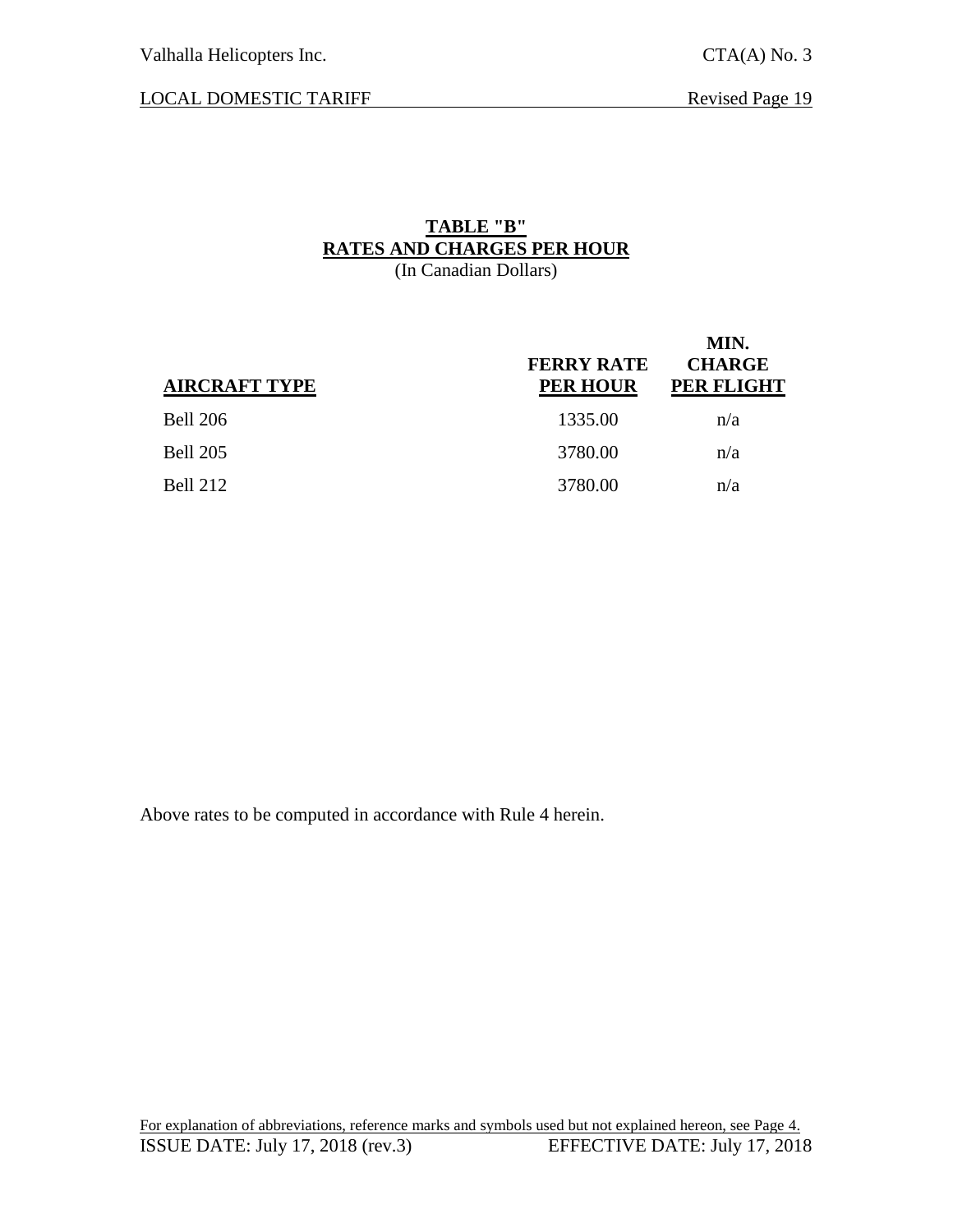# LOCAL DOMESTIC TARIFF Original Page 20

# **TABLE "B1" LANDING CHARGES**

(In Canadian Dollars)

#### **AIRCRAFT TYPE CHARGE PER LANDING**

| <b>Bell 206</b> | \$40.00 |
|-----------------|---------|
| Bell 205        | \$80.00 |
| Bell 212        | \$80.00 |

Above rates to be computed in accordance with Rule 5 herein.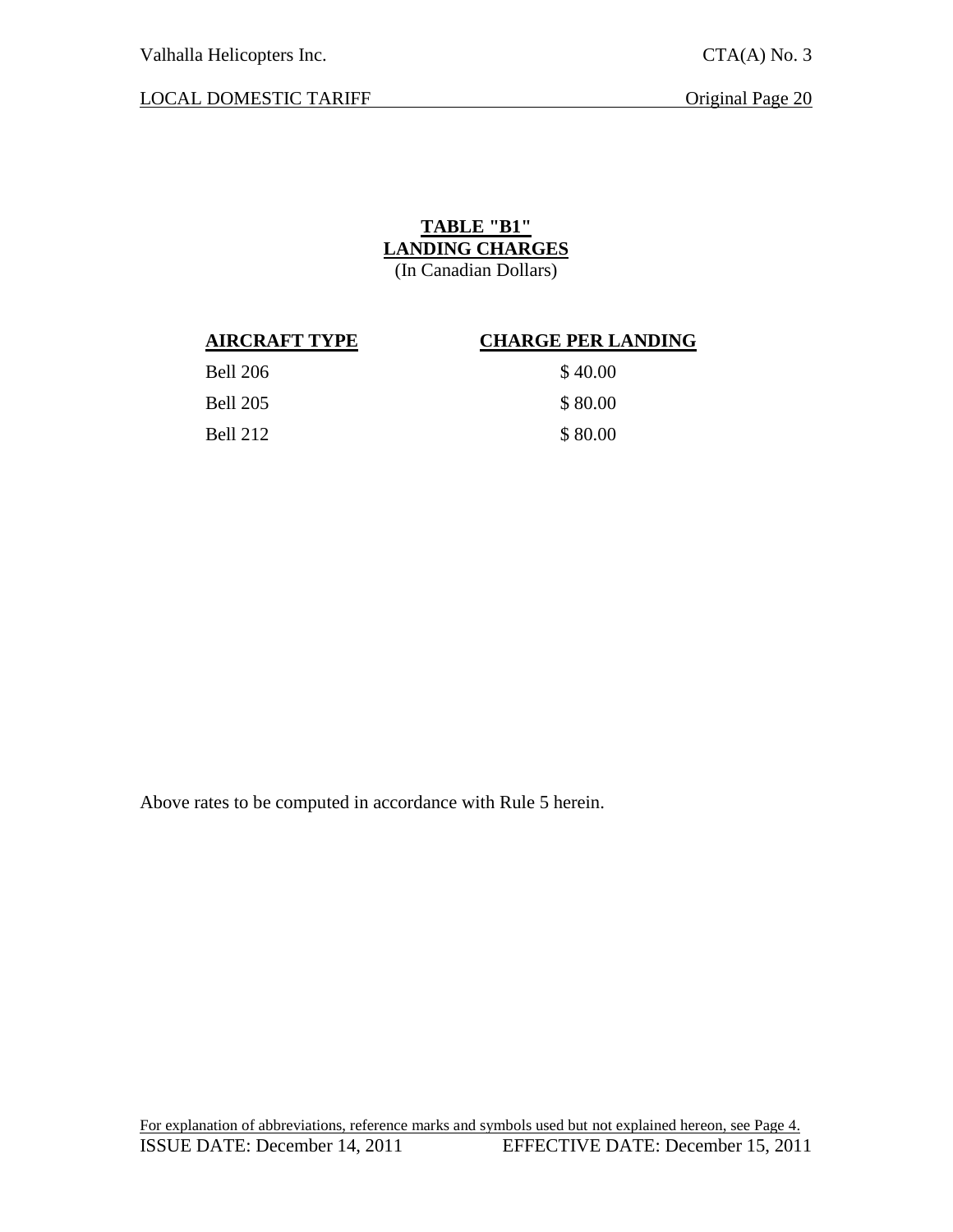Valhalla Helicopters Inc. CTA(A) No. 3

LOCAL DOMESTIC TARIFF Original Page 21

# **TABLE "B2" LAYOVER CHARGES**

(In Canadian Dollars)

| <b>AIRCRAFT</b> |  |  |
|-----------------|--|--|
| <b>TYPE</b>     |  |  |

#### **FREE WAITING TIME IN HRS.**

**RATE PER HR.** **MAXIMUM CHARGE PER DAY**

Bell 206 Bell 205

Bell 212

Carrier does not impose layover charges at this time.

Above rates to be computed in accordance with Rule 5 herein.